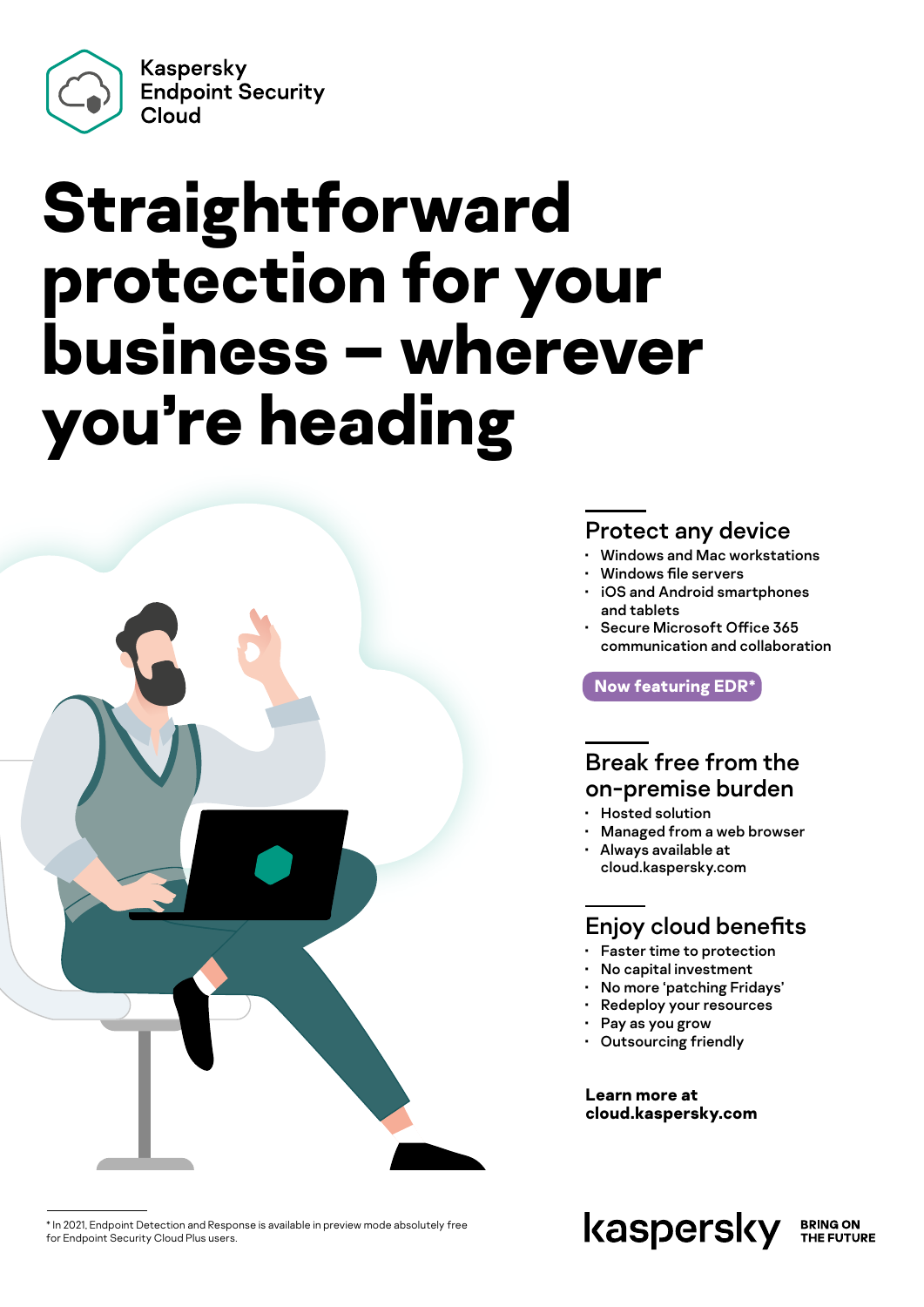Kaspersky Endpoint Security Cloud provides a single solution for all your organization's IT security needs. Make sure your business is running smoothly while Kaspersky blocks ransomware, file-less malware, zero day attacks and other emerging threats.

> Our cloud-based approach means your users can work securely on any device, and collaborate safely online, at work or at home, from remote offices and in the field. And our cloud-based console means your security can be managed from anywhere, any time.

Kaspersky Endpoint Security Cloud promotes safe cloud adoption, with Shadow IT Discovery and protection for MS Office 365. Getting started is quick and easy, with no need to set up a server or configure security policies, and your users are protected from the instant they come online. As well as being more secure, with Kaspersky Endpoint Security Cloud you actually spend less time managing your IT security, so you can stay focused on high priority business tasks.



#### **Mobile security and management for two devices in each user license**

- Anti-virus protection defends against threats, viruses, and other malicious applications in real time.
- Web protection blocks access to phishing and malicious websites, and monitors access to websites.
- Password protection secures device access with a screen unlock password supporting Face ID and Touch ID.
- Application and feature controls restrict inappropriate use of corporate policy apps and mobile device features.
- Anti-theft allows you to remotely locate, lock or sound an alarm, or wipe data from a device that's been lost or stolen.
- Rich capabilities for supervised devices give businesses greater control over their iOS devices.

### **A single security solution for all your IT security needs**

All you need to protect Windows desktops and file servers, Mac OS devices, iOS and Android mobiles and even Microsoft Office 365.

It's easy to sign up for a Kaspersky Endpoint Security Cloud account and deploy endpoint agents remotely, instead of getting tied up in hardware and software provisioning. Enjoy immediate protection with pre-defined policies developed by our security professionals as well as automatic threat prevention and malicious activity rollback, for an effortless response and overall time savings.

### **Endpoint Detection and Response preview 2021**

Don't miss your chance to have access to the enterprise-grade cybersecurity tool like Endpoint Detection and Response with no effort or extra costs. The only thing you need to evaluate it is a Kaspersky Endpoint Security PLUS license. Our EDR approach provides threat visibility, simple investigation tools and effortless response to detect threats, reveal their full scope and origins as well as help with timely mitigation. The easy and laborsaving user experience allows IT staff to perform root cause analysis with detailed kill-chain formatted information on a detected object.

### **Be anywhere and protect anywhere**

Regardless of where your physical office is located today, and where your users may be while they're getting the job done, protect them all through the cloud-based console. Secure geographically separated offices, home or field-based workers, at their desks or on the go, no matter what device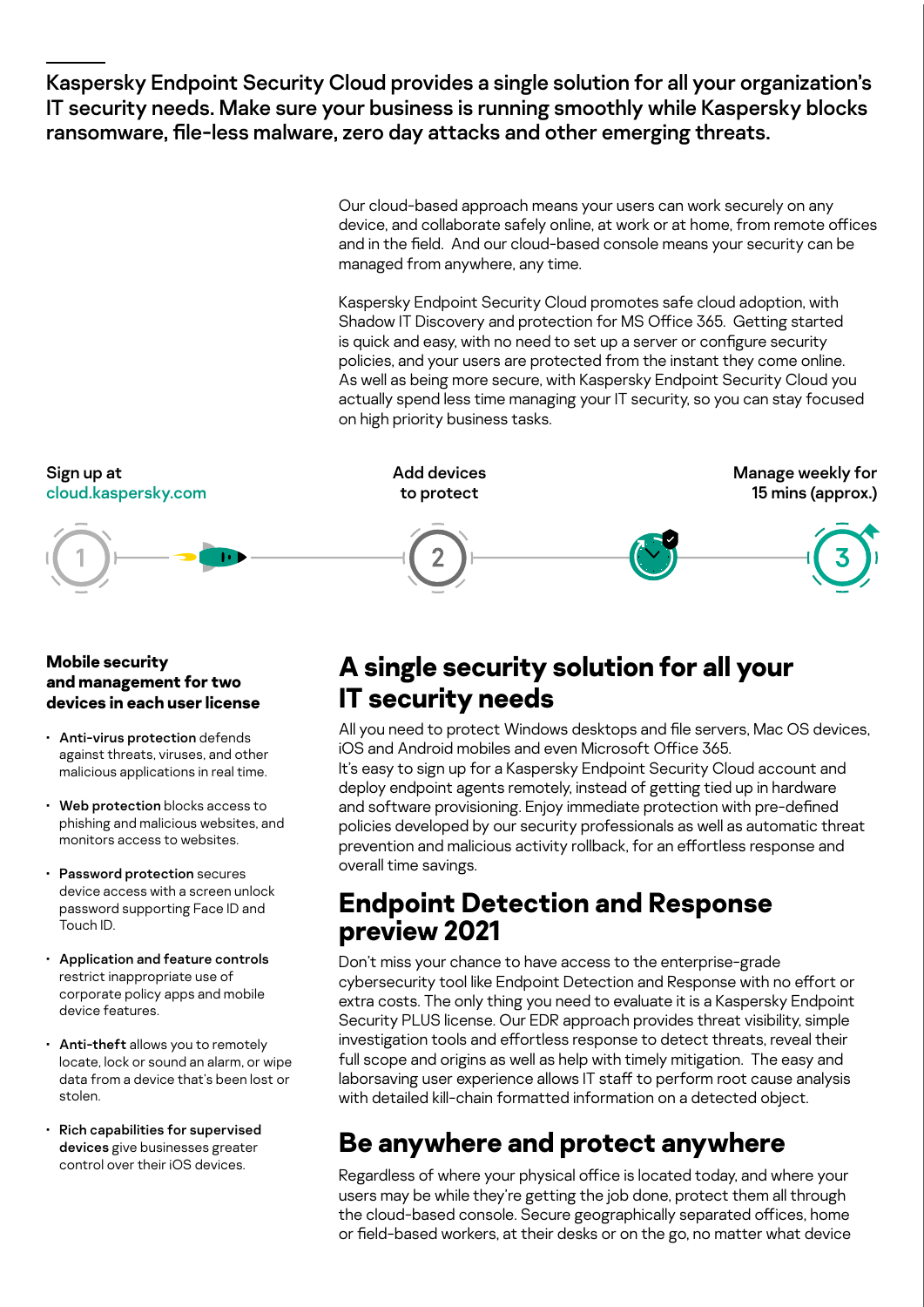#### **Cloud Discovery**

Reduce the number of uncontrolled cloud IT services on the corporate network, such as:

- File sharing
- Web email
- Social networks
- Messengers
- And much more

they're working with. Enable remote encryption to make sure your corporate data is safe, even if a device gets lost or stolen. A rich set of device management capabilities helps ensure that mobile devices out of your sight are still secure and under your control.

## **Take control of the cloud**

You can be sure that your users will be generating 'Shadow IT' at work, chatting on instant messengers, sharing files with personal cloud disks, sending emails from personal accounts and wasting time on social networks. Know your Shadow IT and keep control of your infrastructure, restrict unsanctioned cloud services or particular users on your network, and avoid data breaches. Meanwhile, enable safe collaboration and communication in Microsoft Office 365 - protection for all its major apps is already included<sup>1</sup> in Kaspersky Endpoint Security Cloud.

| <b>Kaspersky Endpoint Security Cloud</b><br><b>St Mary Hospital</b>                                                     | Getting started<br>Monitoring<br>Reports<br>Event log                                                                                                                                                                                                          | License                                                                                                                                                                                                                               |
|-------------------------------------------------------------------------------------------------------------------------|----------------------------------------------------------------------------------------------------------------------------------------------------------------------------------------------------------------------------------------------------------------|---------------------------------------------------------------------------------------------------------------------------------------------------------------------------------------------------------------------------------------|
| (i) Information panel<br><b>A</b> Users<br><b>Devices</b><br>& Security management v                                    | Widgets<br><b>Cloud Discovery</b><br>Cloud Discovery allows you to monitor cloud services that are used most often on Windows devices in your company.<br>Cannot find a cloud service that your company uses? Let us know                                      | Each widget contains information about all managed devices. Unless otherwise specified, widgets show information from the last 30 days.                                                                                               |
| Quarantine<br>යි                                                                                                        | Cloud Discovery information                                                                                                                                                                                                                                    | <b>TOP 5 services</b>                                                                                                                                                                                                                 |
| <b>Distribution packages</b><br>島<br>Settings<br>$53 - 35$                                                              | 6760 Miscellaneous<br>2524 Social Media<br>10515<br>977 Pile sharing<br>185 Messengers<br>69 Email<br>who most often access the service.<br>Protection<br>Widgets in this section provide you with information about the protection status of managed devices. | 6241<br>Salesforce<br>237<br>Zoho<br>75<br>Acumatica<br>73<br>Office 365<br>59<br>Yammer<br>Select a category of cloud services to view the five services most often used from this category. Select a specific service to view users |
| <b>Privacy Policy</b><br><b>Legal Notice</b><br>Help<br><b>Support</b><br>C 2019 AO Kaspersky Lab. All Rights Reserved. | Protection status of devices<br>$6 \equiv OK$<br>$\Omega$<br>Warning<br>$0$ $\blacksquare$ Critical<br>6                                                                                                                                                       | Status of anti-virus database updates<br>5 During last 24 hours<br>During last 3 days<br>1 .<br>0 During last 7 days<br>6<br>0 ■ More than a week ago                                                                                 |

Discover and control Shadow IT

### **Get visibility into your Microsoft 365 cloud data to meet compliance NEW**

Ensure compliance readiness with a continuous Data Discovery audit of your data in the cloud. Rely on preset templates to identify confidential and sensitive information related to Personally Identifiable Information (PII) and payment data and enforce remediation to maintain data integrity and meet compliance goals.



#### **AVTEST**

Personal Identifiable Information Protection: Sensitive Data Discovery test.



#### **160 — the average number of files containing sensitive data kept by SMBs in their cloud storage**

**15%** of these are shared outside the business and pose a data leak risk.<sup>2</sup>

<sup>1</sup> Kaspersky Endpoint Security Cloud Plus includes Kaspersky Security for Microsoft Office 365

<sup>2</sup> According to anonymized statistics of events detected by Kaspersky Endpoint Security Cloud during beta testing. The statistics consist of depersonalized metadata voluntarily provided by Kaspersky customers.